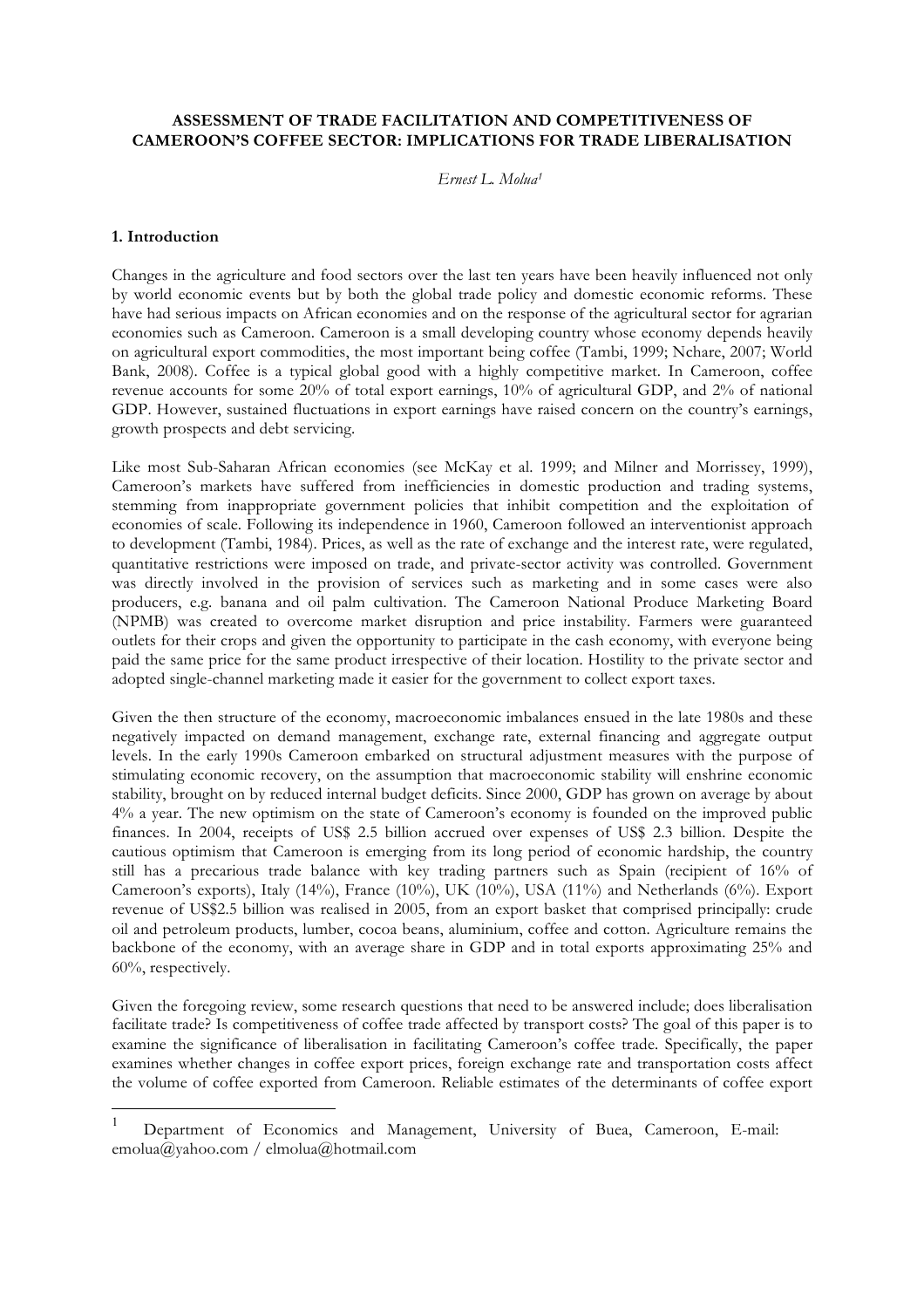earnings are essential for policy decisions to foster better living conditions of farm families and general welfare of the economy. This hinges on the premise that steps taken by Cameroon to lower trade barriers, including removing obstacles to trade, is critical to expanding product supply and trade. The removal of non-tariff barriers and lower trade costs are increasingly recognized as key factors that affect economic progress. Trade costs, which include international transportation costs, transaction costs, and distribution costs in countries of origin, destination, and transit, are an important barrier to trade. These costs can be more significant than tariffs and other trade policy barriers. Even in rich countries with regional trade arrangements where formal trade barriers are almost fully eliminated, trade costs still remain as strong barriers to exports and imports. In the next four sections of the paper, we review the coffee sector in Cameroon, the extent of trade liberalisation, the nature of trade facilitation and the impact of competitiveness on coffee export values.

# **2. Cameroon Coffee Sector**

Cameroon boasts of advantageous natural conditions to produce export crops, amongst the staple market commodities of coffee, cocoa, rubber and palm oil. Coffee is grown in diverse agroecologies, making Cameroon an important player in global coffee production and trade. Cameroon's extensive volcanic soil, high altitude and bimodal rainfall promote the cultivation of Robusta coffee in all agroecologies except in the dry sahelian northern part of the country. Arabica coffee is mainly produced in the high altitudes of the savannah grassland of the west and northwest provinces. Production technology is simple and labour intensive, with berries harvested by hand. The farm plots are small, averaging about 5 hectares, with drying principally in the sun. Coffee features prominently in farm enterprise mix, as shade trees for food crops in agroforestry plantations.

In 1961 total coffee production was 43000 metric tones rising steadily to more than 100,000 metric tonnes in 1974. Despite vagaries in weather in the 1982/83 season, 1984 witnessed the highest levels of production (138,000 metric tones). As shown in figure 1, declines then ensued from 1987, dropping to about 41,000 metric tonnes in 2002. Today, coffee production levels average 50,000 metric tonnes. A plethora of factors account for variations in coffee production, these may include environmental constraints, production and marketing infrastructure, the agricultural policy environment, amongst others.



**Fig. 1: Coffee Production in Cameroon, 1961 – 2007(Data Source: FAOSTAT)**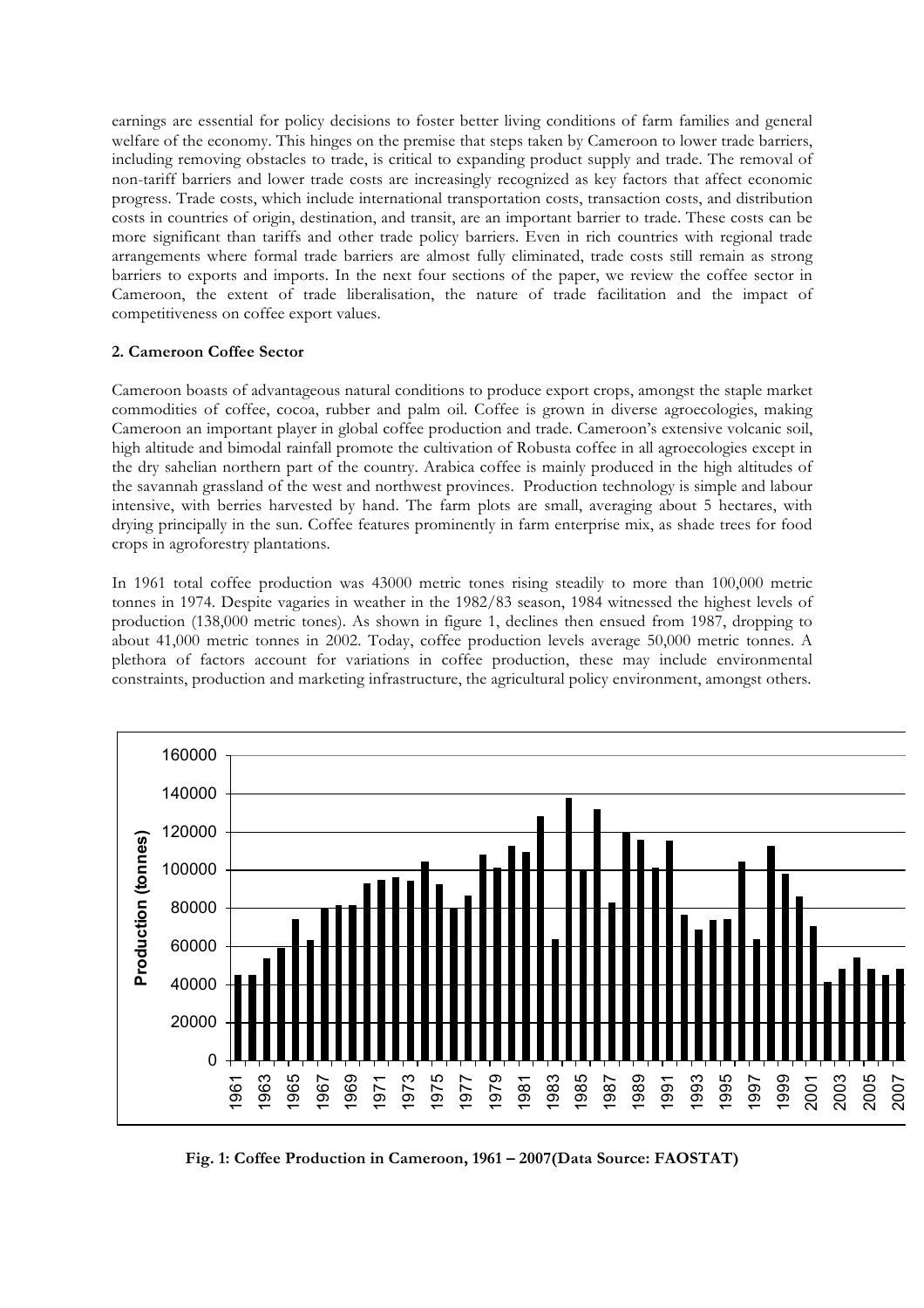The output levels and the farm characteristics (Nchare, 2007) suggest that many growers may be vulnerable to price risks, possibly facing severe financial difficulties when coffee prices drop. Coffee crop is still economically important as the major income earner in subsistence agriculture, the income base for family welfare and as insurance for household income (Minagric, 2003). Coffee cultivation and trade fuels job creation along a producer and marketing chain, creating opportunities in threshing, warehousing, roasting, transporting, marketing, branding, quality control and advertising.

Cameroon experienced a boom in its renewable and exhaustible natural resource exploitation from the mid 1970s to the end of the 1980s. However, since the earnings from natural resource exploitation especially that of crude petroleum were lodged into a stabilization fund, Cameroon escaped the wrath of the Dutch Disease (Coden, 1984) by concentrating its efforts on the traditional sectors. Agricultural policies were pursued with sustained efforts as if Cameroon were an archetypical agrarian economy. The coffee sub-sector received undue attention during this period given its employment and revenue generation potential. Whether these efforts and programmes promoted agricultural productivity and profitability at the household and farm gate has been the object of some scholarly investigations (Tambi, 1989; Nchare, 2007).

## **3. Trade Liberalisation in Cameroon**

 $\overline{a}$ 

### *3.1 A Snapshot on Cameroon: Resource Availability and Societal Vulnerability*

With a population of about 17 million, Cameroon's human development indicators are those of a middle income developing country (UNDP, 2006). Income per capita is estimated at US\$ 800 (US\$ 2350, in purchasing power parity terms) and life expectancy at birth is 56 years (UNDP, 2006). Adult literacy is estimated at 63% (75% for males and 53% for females), 82% of the population hasaccess to safe water and 92% to sanitation (UNICEF, 2006). Recently, Cameroon is ranked 125<sup>th</sup> out of 173 in the Human Development Index of the United Nations Development Programme (UNDP, 2006). Compared with other countries in sub-Saharan Africa, Cameroon has one of the most diversified production and resource base, as it produces and exports a broad range of non-oil commodities.2 Cameroon is a net petroleum product exporter, with oil exports amounting annually to 37 million metric tons representing about 10% of GDP. However, agriculture still remains the mainstay of the economy.3

In the period 1961-75, real GDP grew by nearly 5% per year. Beginning in 1978, Cameroon's economy experienced a structural change when oil became a major source for foreign earning. GDP grew about 8.7% per year during the period of 1976-1985 reflecting part of the oil sector's output. With booming economic conditions during this period, the government adopted a development strategy that centred on expanding the public sector. As revealed in Table 1, the period of 1986-95 was marked by severe economic crisis that led to 4.1% average annual drop in per capita real GDP. An overvalued local currency the CFA Franc4 compounded the drop in terms of trade as the tradable good sector experienced a cost price squeeze and a fall in public revenue associated with an increasingly insolvent banking sector. Average negative rate of growth of GDP per capita (-4%) observed during the 1987-97 period wasthe worst in the history of the country's economy. The slowing down of the economy exposed serious deficits in public finance and balance of payments. Deflationary effects of the worsening terms of trade were offset by an increase in budget deficits, which rose to 8.7% of GDP by the early 1990s. Budgetary deficits were financed by a reduction of state deposits in the banking sector and a build up of internal

<sup>2</sup> The principal commercial and staple food crops include coffee, cocoa, timber, cotton, rubber, bananas, oilseed, grains, livestock and root starches. Natural resources include petroleum, bauxite, iron ore and timber. .

<sup>3</sup> The main commercial agricultural crops include; cocoa, coffee, cotton, banana, sugar cane, natural rubber, palm oil, timber, sorghum, groundnut, millet, sweet potato, cassava, rice, maize, wheat, soybean, potato and field beans.

<sup>4</sup> Cameroon is a member of the French African Zone, a monetary union of 15 West and Central African countries. Its currency, the "*Franc de la Communauté Français*"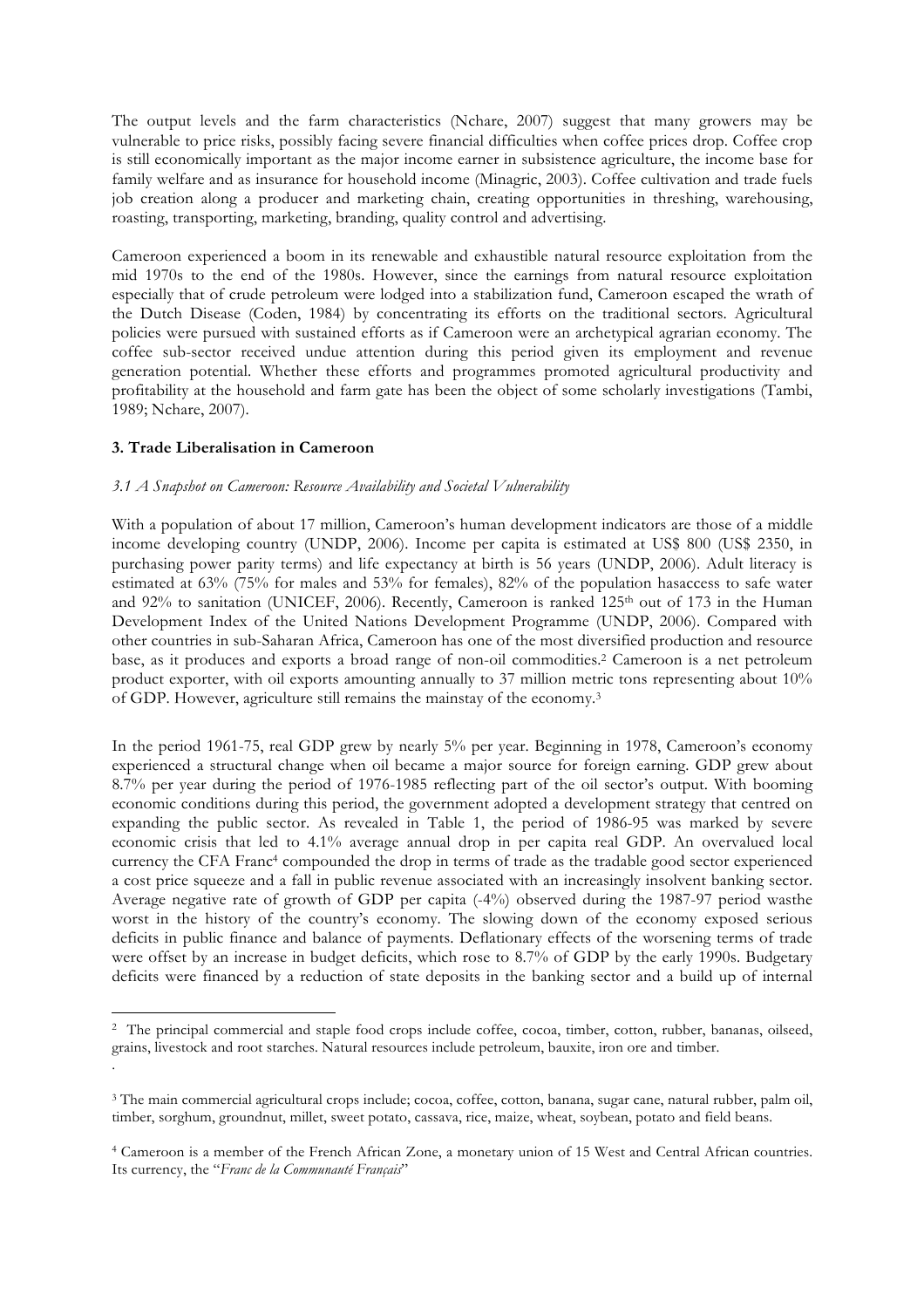arrears of payment. The balance of payments deficit was funded by an increase in foreign debts and repatriation of external bank assets (Tchoungi *et al*., 1996). In addition, the sustained weakness of the primary commodity markets and its attendant consequence for public revenue impeded attempts to halt the downward slide of the country's economic and financial stand. This, no doubt, led to an accumulation of public and private sector debts.5 In line with recommendations and support from the Bretton Woods institutions [International Monetary Fund (IMF) and the World Bank] the government embarked on a series of measures embodied in an Economic Reform Programme (ERP), designed to spur business investment, increase efficiency in agriculture, re-capitalise the nation's banks and jump-start the economy.

| Period    | GDP <sup>a</sup> | GNP <sup>a</sup> | Consumer $\frac{b}{c}$ Rate of $\frac{c}{c}$ |      |
|-----------|------------------|------------------|----------------------------------------------|------|
|           |                  |                  | Price Index Inflation                        |      |
| 1965-1975 | 4.8              | 8.6              | 53.3                                         | 5.6  |
| 1976-1985 | 8.7              | 6.5              | 121.7                                        | 10.2 |
| 1986-1995 | $-4.1$           | $-5.1$           | 205.5                                        | 2.5  |
| 1996-2000 | 5.2              | 2.2              | 250.0                                        | 12.4 |
| 2001-2005 | 5.1              | 2.3              | 220.0                                        | 2.3  |
| 1961-2005 | 3.6              | 3.1              | 157.6                                        | 7.7  |

**Table 1: Trends in Some Macroeconomic indicators for Cameroon, 1961-2006**

Note: a: average annual rate of change in real per capita terms. b: is consumer price level (index 1980=100). c: is average annual rate of change. Source: Computed from various issues of National Statistical Accounts (*Comptes Nationaux du Cameroun* and *Note Annuelle de Statistique*) published by the *Direction de la Statistique et de la Comptabilité Nationale* of the Ministry of Economic and Finance (MINEFI), Yaoundé, Cameroon.

The declining trends have been reversed both by the internal adjustment measures (fiscal reforms) and external competitiveness (deregulation and liberalisation of the economy), following the adoption and implementation of the economic recovery programme. The overall objective of the economic reform was to restructure the country's production and consumption patterns with a view to diversifying the sources of foreign exchange earnings and eliminate price distortion to enhance competitiveness. The specific objectives of the programme were to restructure and diversify the productive base of the economy in order to reduce the dependence on the oil sector and imports; achieve viability in the balance of payments (external balance); and achieve fiscal balance by enhancing the government's revenue base and reducing unproductive public sector investments and improve the efficiency of the private sector. This led to the signing of three stand-by arrangements with the IMF in September 1988, November 1991 and March 1994. These have been revisited recently and combined with other arrangements such as the rescheduling of debt repayment and the classification of Cameroon into the Heavily Indebted Poor Countries Initiative (HIPC).6 Overall, real GDP turned around from an average decline of 4.1% during 1986-95 to an average growth of 5.2% during the 1996-2000. The acceleration of economic growth in Cameroon since 1996 reflects the strong bounce back in economic activity following the demise of the macroeconomic policies that restricted growth in the first half of the decade. The evidence clearly indicates that apart from a

 $\overline{a}$ 

<sup>&</sup>lt;sup>5</sup> This is compounded by the increasing costs of inputs at the farm-level and macroeconomic reforms that removed subsidies and increased supply costs, leading to reductions in profit margins.

<sup>6</sup> This is a comprehensive approach to debt reduction for poor countries, designed by IMF and the World Bank. The HIPC framework is designed to provide special assistance for heavily indebted poor countries that pursue IMFand World Bank-supported adjustment and reform programs, but for whom traditional debt relief mechanisms are insufficient. The HIPC Initiative entails coordinated action by the international financial community, including multilateral institutions, to reduce to sustainable levels the external debt burden of these countries. Central to the HIPC Initiative is the country's continued effort toward macroeconomic adjustment and structural and social policy reforms. In addition, the Initiative focuses on ensuring additional finance for social sector programs—primarily basic health and education (IMF, 2000).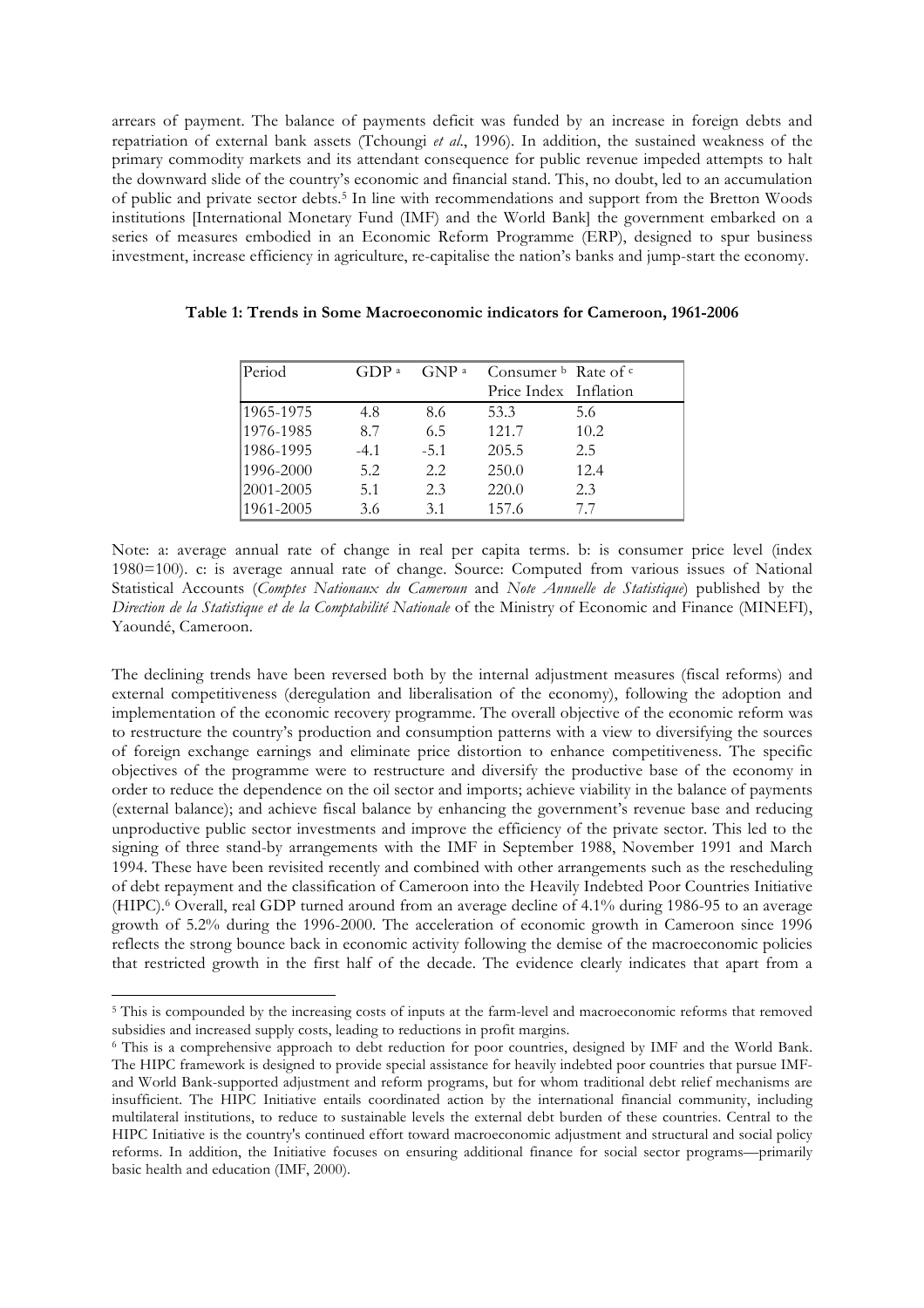noticeable decline in the 1986-95 period, economic progress as measured by real GNP per capita has been growing marginally over the past 40 years. Since 1996, real GNP growth has rebounded in Cameroon, advancing at about 2.3% per year.

## *3.2 Agricultural Sector Liberalisation and Coffee Trade*

More than two decades of steady growth ensued in Cameroon until 1987. Since the mid 1970s, petroleum production complemented the expansion in agricultural production and exports. As a result, Cameroon recorded average real growth rates on the order of 7 percent over a period of about ten years (World Bank, 2000). In 1970 export revenue of US\$ 50 million accrued to the coffee sub-sector. This increased steadily to US\$ 30 million in 1970 (Figure 2). As shown in the figure, since 1987 coffee export values have declined from US\$ 34 million to about US\$ 6 million at par with the mid 1970 levels (see Figure 3).

In the beginning of 1986, export revenues from both petroleum and agricultural commodities declined dramatically by approximately 8% of GDP. The deterioration in economic activity accelerated as a result of the continued decline in the price of the principal exports (petroleum, coffee, cocoa, and cotton). Growth rates of exports turned negative between 1985 and 1988, as the terms of trade deteriorated by half. There was a 40% fall in per capita consumption between 1986 and 1993, and the external debt stock rose, from under one-third, to more than three-quarters of GDP between 1985 and 1993 (World Bank, 2000). Investment declined from 27% of GDP to less than 11% of GDP. To deal with the pronounced deterioration in public finances, marked by unmanageable cash flow pressures, drastic cuts in civil service wages were introduced. The social situation deteriorated sharply by 1995. The restructuring of the public and semi-public enterprise sectors, involving the closing of certain establishments, a civil service hiring freeze, and other labor-shedding measures, led to a significant rise in unemployment.

These effects highlight that Cameroon was not immune to the global market downturn observed in Hazell et al. (1990). To restructure the agriculture sector, State subsidies for principal crops such as coffee and cocoa were eliminated. The provision of fertilizers and insecticides to farmers, and the State regulation of coffee trade, its marketing structure, quality control and pricing were halted (see Box 1). The marketing of cocoa, coffee and other export crops was liberalized, and the National Produce Marketing Board (NPMB) restructured into a National Cocoa and Coffee Board (NCCB), with reduced mandate to facilitate production and marketing of cocoa and coffee (Tchoungi *et al*., 1996).

For the last 20 years, following the withdrawal of government subsidies in 1990, the liberalisation of the coffee trade and the devaluation of the CFA franc have combined to force small farmers to integrate their coffee into traditional family farms, leading to a less intensive and more casual production of coffee (Gilbert et al., 1999). Together with the decline of the coffee price, forced many coffee farmers to abandon or diversify their farms (see Benhin and Barbier, 1999). A combination of endogenous and exogenous factors explains the performance of the sub-sector.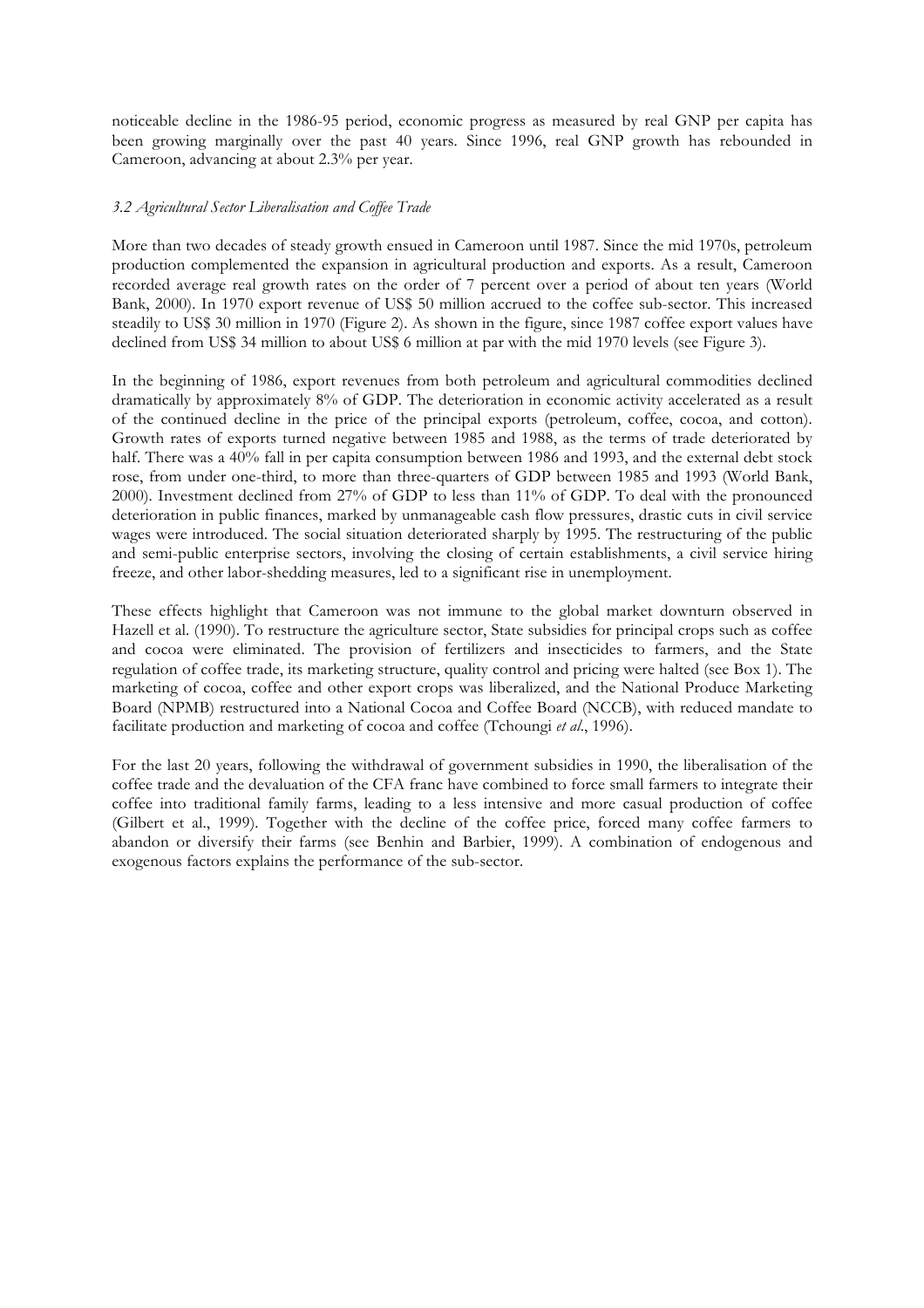

**Fig. 3: Export value of coffee from Cameroon, 1961 – 2005 (Data source: FAOSTAT)**

The period 1996 – 2005 in the figure indicate that reducing the limitations on coffee trade in particular and agricultural trade in general through lowering of tariffs and quotas and other non-tariff barriers is not an end to the challenges of commodity trade, whether regional or international. A coherent set of policies aimed at achieving a durable improvement in export earnings is required, and this must acknowledge the importance of reducing the costs to trade and raising awareness on trade opportunities.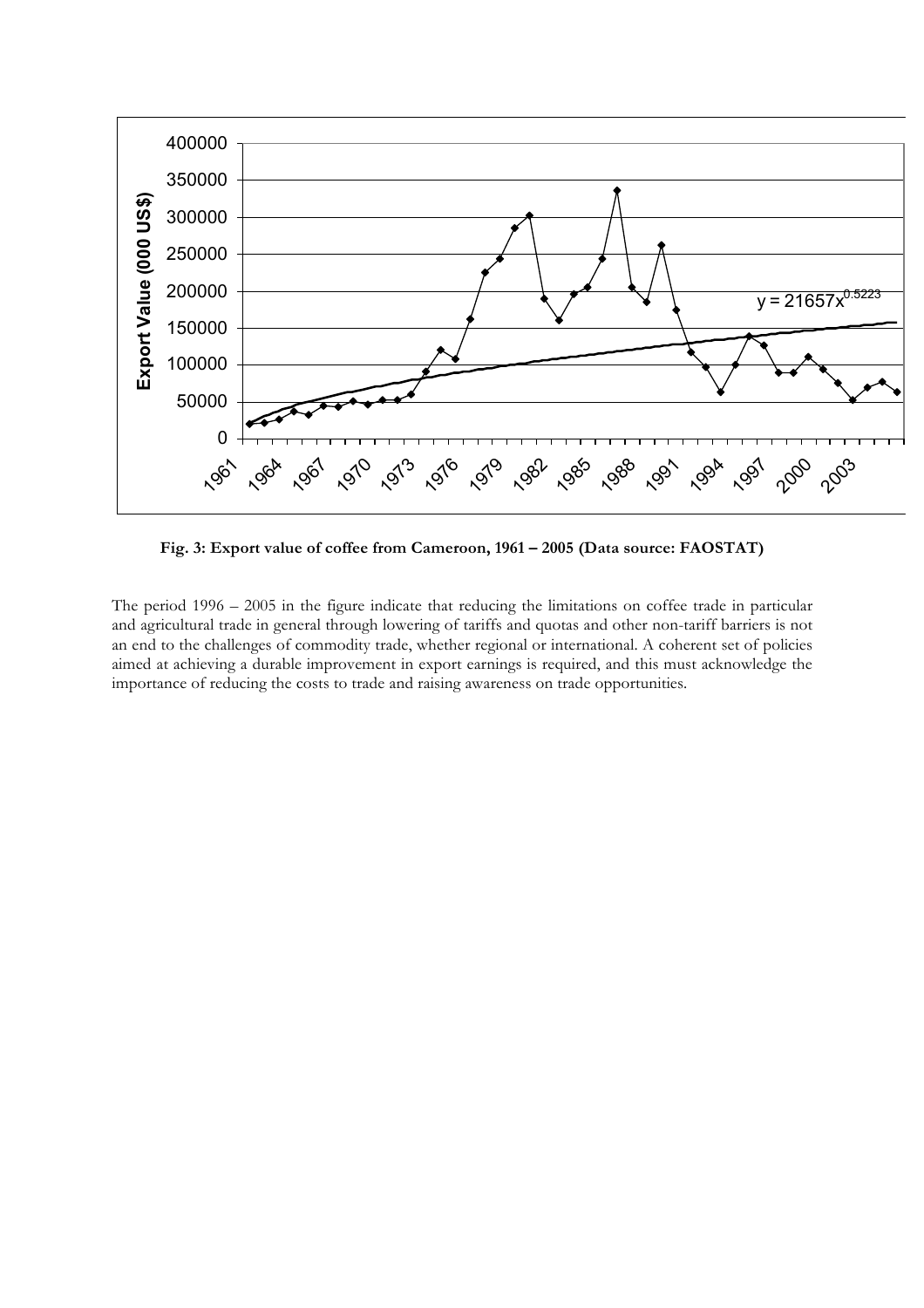In analysing the impact of liberalization we do need to distinguish between changes that could have been brought about without privatization and changes resulting from that privatization. For example, in Cameroon farmers are now receiving a much higher share of the FOB price for coffee than they did before, but this stems primarily from a reduction in the high levels of taxation on exported coffee. Such changes could have been brought about while still retaining the state marketing system. Under the previous system, Cameroon set pan-territorial farm prices for export crops, as well as marketing margins up to the FOB level. For arabica and robusta coffee the buying was handled by licensed buyers who had fixed areas of operation where competition was not allowed. Arabica coffee was the monopoly of the Union Centrale des Coop.ratives Agricoles de l'Ouest (UCCAO) in the West Province and the North West Cooperative Association (NWCA) in the Northwest Province. The system as then operated had to support heavy National Produce Marketing Board (NPMB) administrative costs, largely as a result of a bloated payroll, artificially inflated trading margins for the authorized buyers, and the costs of badly managed coffee cooperatives and uncompetitive cocoa processing ventures.

Despite these drawbacks and the fact that producer were heavily taxed, coffee and cocoa quality wa considered to be good. Since the liberalization process began there has been some decline in quality The marketing systems in Cameroon were a mixtur of the Caisse de Stabilisation (Caistab) system francophone Africa and the marketing board syster of Anglophone Africa. Three different reform (1989/90, 1991, 1994/95) brought Cameroon to complete withdrawal of the state from the cash cro sector, through the abolition of the system of stat licensing, the abolition of the annual stabilization mechanism and the transfer of quality control prior t export to the private sector. The Office National d Cacao et du Caf.-cacao (ONCC) and the Conse Interprofessionnel Caf.-Cacao (CICC) were create in 1991 and 1992 to replace the boards. ONCC wa charged with promoting Cameroonian produce o world markets, representing the country commodity negotiations, carrying out quality contro and registering exports and collecting statistics. Th creation of the CICC provided a private-secto institutional framework for liberalization as represented exporters, buyers. processor: cooperatives, producers and even the ONCC.// ENI (Shepherd and Farolfi, 1999)

## **4. Transport Infrastructure, Cost and Trade Facilitation in Cameroon**

It could be possible that despite the deregulation of coffee marketing and agricultural trade, export earnings never regained their peak levels because of the absence of factors that motivate supply response. There is an inherent relationship between export supply and factors that facilitate trade. International trade holds promise as an important engine for private sector development and reduction in poverty, particularly for small and medium-sized firms in developing countries. However, the extent of trade facilitation determines the ability of firms to deliver goods and services on time, at lowest possible costs to the world economy (Limao and Venables, 2000). Once formal trade barriers come down following liberalisation, other trade issues therefore become more important, with producers and marketers seeking to acquire information on other countries' importing and exporting regulations and how customs procedures are handled. Cutting red-tape at the point where goods enter a country and providing easier access to this kind of information are possible ways of facilitating trade (Helbe et al., 2007; Balat and Porto, 2008).

Transport infrastructure in Cameroon includes an extensive network of roads, limited railway infrastructure, three functioning international airports, underutilized domestic air-routes, tough inland waterways, over-utilized coastal shipping facilities at the Douala 'shallow' Seaport, undeveloped Limbe and Kribi 'deep' seaports, underutilized river ports and oil pipelines running from north to south of the country. However, coffee transportation from farms to marketing centers and international border is predominantly by road, and then shipped out to international markets from the Douala seaport. The road infrastructure is of paramount importance as it carries the bulk of Cameroon's produce. These include both rural earth roads and urban bituminized roads. The responsibility for road development is shared

## $Box 1$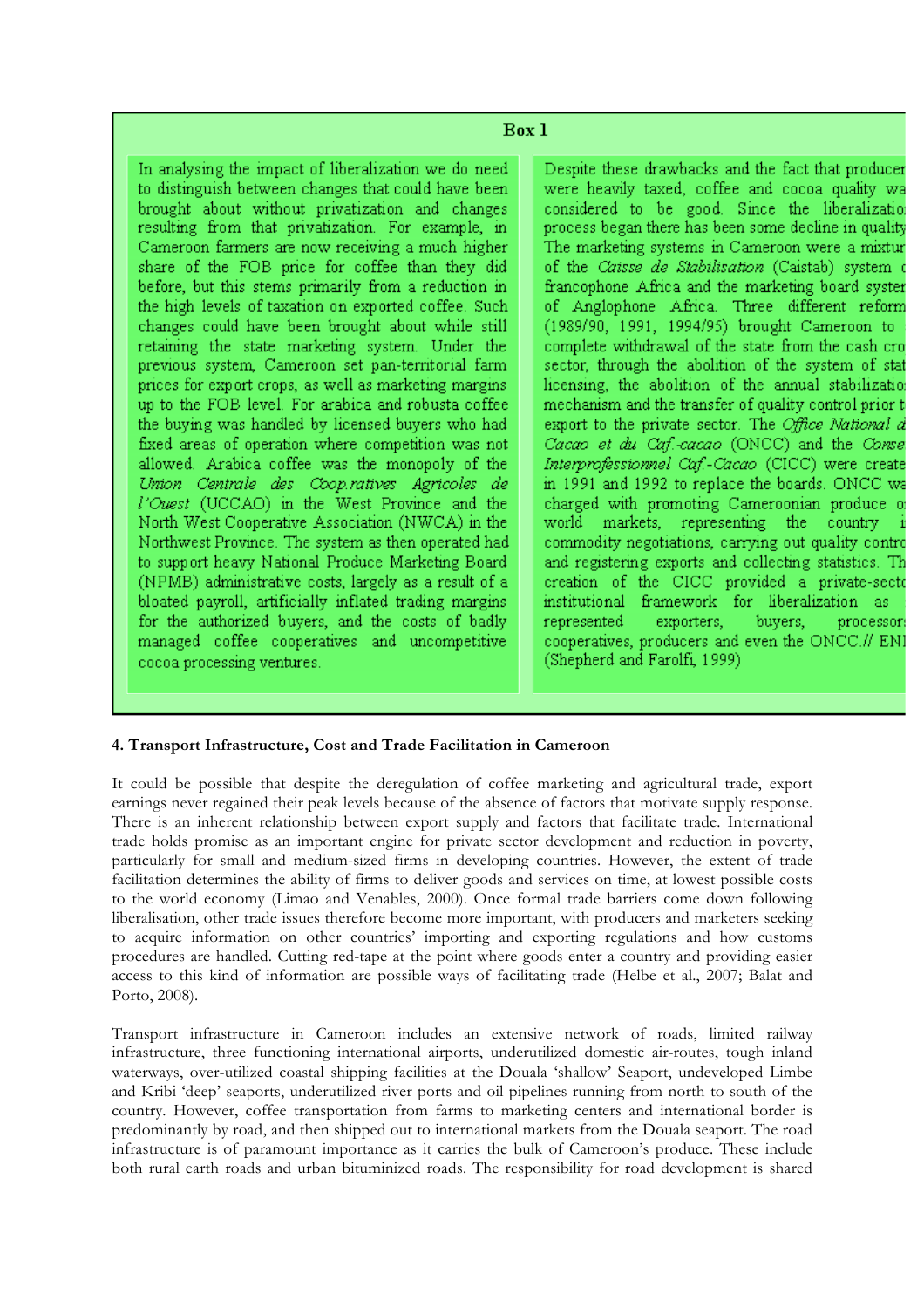between the national government and local municipal authorities. Only 4000 kilometers of the 34,000 kilometers of road network is tarred, mostly urban road. This means that rural areas are more difficult to reach, while mountainous terrain and annual torrential rains seriously degrade the road system in many areas. Given the long distances, difficult terrain, and climatic conditions, transportation thus faces enormous challenges whether it is rural or urban road. A difficult topography makes the cost of construction or rehabilitation officially generally high. The nature of the soils, poor drainage conditions, the heavy rainfall in the southern humid forest zone where the Air and Sea ports are located, make it difficult and expensive to maintain road and rail transport facilities. This implies coffee products are abandoned in some hinterlands and some proportion only reach export terminals after the value has been affected due to long delays chiefly by inadequate road facility. The rising cost of fuel add to the challenges faced by both producers and marketers.

Trade facilitation is therefore now at the forefront of recent trade policy dialogue as developing countries look for ways to bolster their economic growth through increased trade performance (Wilson et al., 2004). This includes the transparency of trade policy and regulation, as well as product standards, infrastructure to support trade, and technology as it applies to lowering trade costs (Negri and Porto, 2008). Trade facilitation therefore include the improvement of transport infrastructure, the removal of government corruption, the modernization of customs administration, the removal of other non-tariff trade barriers, export marketing and promotion as well as improving the wider environment in which trade transactions take place.7 Lowering trade-related transaction costs is expected to result in significant improvement in Cameroon's ability to compete effectively in the global economy. Further range of benefits to be realised include: improved revenue collection, improved border controls and security, lower administrative costs, encouragement of more trade and investment, and enhancement of the competitiveness of the domestic business in the home market as well as in the export market.

According to Portugal-Perez and Wilson (2008), "the high costs of trade, i.e. transporting goods and getting them across borders, are a major obstacle to African trade performance. High trade costs have a negative effect on economies enduring them, making producers less competitive as imported inputs are relatively more expensive and the cost of final goods is relatively higher. Although direct evidence on border costs shows that tariff barriers are relatively low across all countries, poor infrastructure and weak institutions contribute in a larger extent to high trade costs along the logistic chain in Sub-Saharan African countries." Limao and Venables (2001) identify poor infrastructure as significant deterrents to trade expansion. Transportation accounts for significant costs of delivery and distribution and rise in distance, as each kilometer traveled requires fuel, man-labour and capital expense. Cameroon has a challenging terrain for new road construction or rehabilitation of existing road infrastructure. In this guise, Amjadi and Yeats (1995) observe that transport costs represent a more important obstacle in Africa than import tariffs and trade restrictions. This is corroborated in Buys et al (2006) who assert that if transport infrastructure is improved then intra-African trade as a whole can be expected to increase from 10 billion to about 30 billion USD per year, while initial investments and annual maintenance costs would be relatively moderate, and significantly increase the volume of trade by 7.93%.

## **5. Impact of Trade Facilitation on Coffee Supply and Competitiveness**

## *5.1. Analytical Model*

T o ascertain the effect of trade facilitation and competitiveness on coffee trade, we employ an econometric framework in which indicators and variables are tested on the level of significance on which they influence coffee exports from Cameroon. The general form of the coffee export supply is specified in the log-log form as:

(1)

 $\ln QS_t = \alpha_0 + \beta_1 \ln P_{it}^d + \beta_2 \ln P_{it}^e + \beta_3 \ln PR_{it} + \beta_4 \ln VGT_t + \beta_5 \ln GDP_{at} + \beta_6 \ln ER_t + \beta_7 \ln TR_t + \beta_8 PP_t + \beta_9 EXG_t + \mu_{it}$ 

 $\overline{a}$ <sup>7</sup> This relates to transparency and professionalism in customs and regulatory environments, as well as harmonization of standards and conformance to international or regional regulation.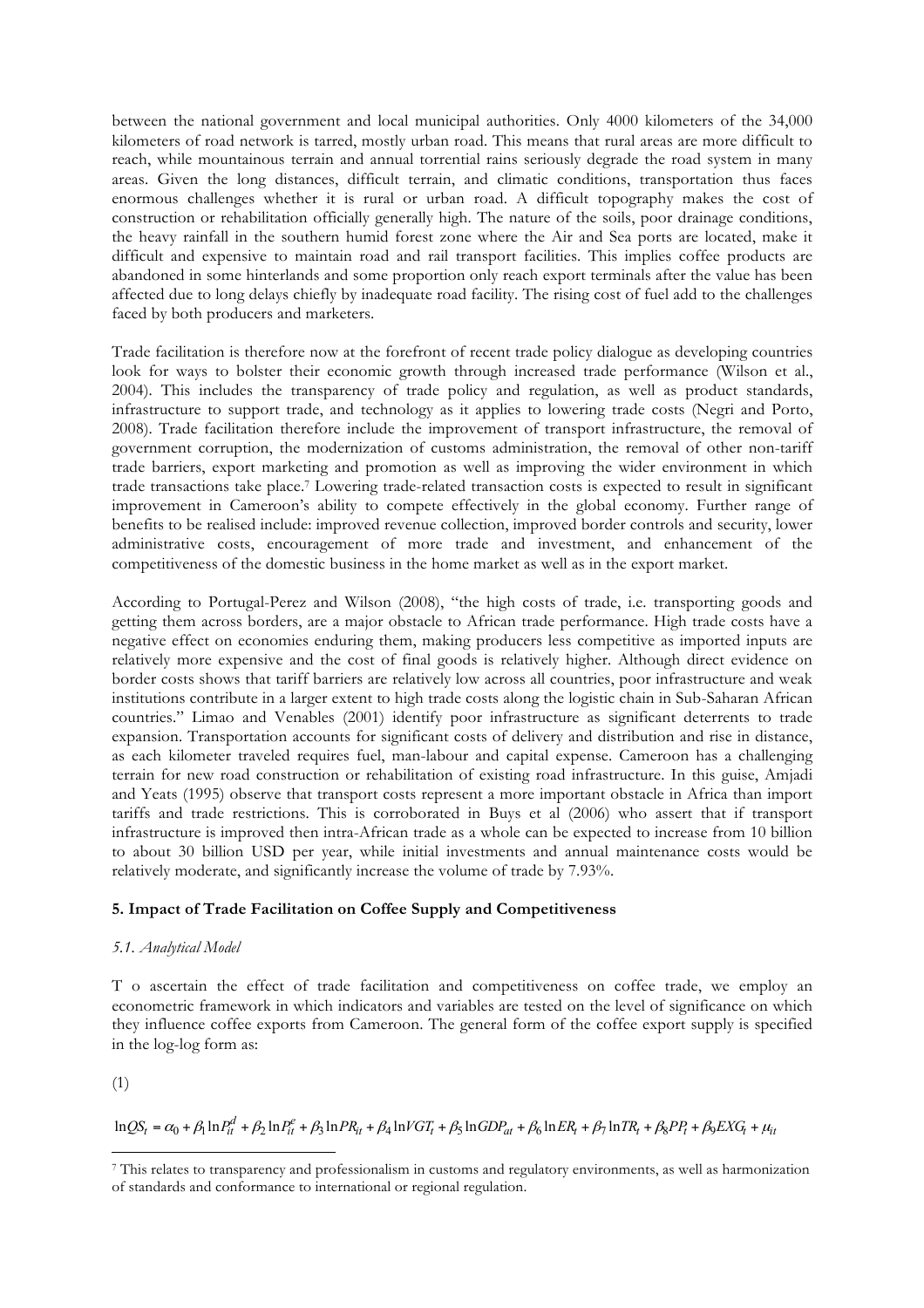Where QS<sub>t</sub> is the value of coffee exports,  $P_t^d$  is the domestic price,  $P_t^e$  is the export price, PR<sub>t</sub> is the quantity of domestic production,  $VGT_t$  is the net value of agriculture trade, GDP<sub>at</sub> is agriculture gross domestic product measured at factor cost,  $ER_t$  is exchange rate in terms of units of foreign currency (US\$) per Cameroon currency (CFA francs),  $TR<sub>t</sub>$  is the road transport measured as government's annual expenditure on rural road rehabilitation,  $PP<sub>t</sub>$  is the global price for a barrel of crude petrol,  $EXG<sub>t</sub>$  is government expenditure on agriculture and  $\mu_t$  is the stochastic error term assumed to be independently and normally distributed with zero mean and constant variance. The joint inclusion of  $P_t^e$  and  $P_t^d$  in eq. (1) may lead to multicollinearity. Hence  $P_t^e$  and  $P_t^d$  are replaced by relative price defined as  $P_t^f$ *e t*  $\frac{P_t^e}{P_t^d}$ , eq. (1) becomes:

(2) 
$$
\ln QS_t = \alpha_0 + \beta_1 \ln \left( \frac{P_t^e}{P_t^d} \right) + \beta_3 \ln PR_{it} + \beta_4 \ln VGT_t + \beta_5 \ln GDP_{at} + \beta_6 \ln TR_t + \beta_7 PP_t + \beta_8 \ln EXG_t + \mu_{it}
$$

The price ratio  $\frac{P_t}{P_t^d}$ *e t*  $P_t^e / P_t^d$  is expected to have a positive effect on QS<sub>t</sub> and is intended to capture the profitability of exports. The sign  $PR_t$  is expected to be positive because higher production results in an increase in exports. The net value of national trade can be positive or negative depending on whether or not exports exceed imports. A negative net value implies an unfavourable balance of trade position. A direct relationship is expected between  $QS_t$  and  $GDP_{at}$ , a reflection of the robustness of the agricultural sector. TR<sub>t</sub> and EXG<sub>t</sub> are expected to have positive effect on net exports. PP<sub>t</sub> is expected to have a negative impact on exports.

#### *5.2 Nature and Source of Data*

The data used in this study covers the period from 1961 – 2007. Quantities of coffee exported and net value of national trade are obtained from the Ministry of Trade. Domestic and export price of coffee are obtained from the Department of Statistics of the Ministry of Agriculture. GDP is obtained from IMF International Financial statistics Yearbook. Information on TR is obtained from the Ministry of Transport. Information on PP is obtained from the Production and Statistics Office of Cameroon's National Oil Refinery Company (SONARA)

#### *5.3 Diagnostic evaluation*

To obtain reliable estimates for our experiment, we first test if there is an equilibrium relationship of the variables in the model, i.e. whether they exhibit similar statistical properties. We employ the Engle and Granger (1987) co-integration tests by testing the Augmented Dickey-Fuller (ADF) statistics. Some studies have provided important expositions on the co- integrating methodology (Hendry, 1986; Johansen, 1988; Hallam et al., 1994; McKay et al. 1999). In table 2 we present DF and ADF test statistics for unit root of the individual series.

#### **Table 2: Univariate stationarity properties of the individual series**

|  | Variable DF ADF Variable DF                                                         | ADF |
|--|-------------------------------------------------------------------------------------|-----|
|  | $\ln QS_t$ - 2.121 - 1.873 $\Delta \ln QS_t$ - 2.727 - 4.831                        |     |
|  | $\ln \frac{P_t^e}{P_t^d}$ - 2.265 - 3.433 $\ln \frac{P_t^e}{P_t^d}$ - 4.211 - 5.277 |     |
|  | $ln PR_t$ - 1.999 - 2.885 $\triangle$ ln PR <sub>t</sub> - 3.830 - 3.978            |     |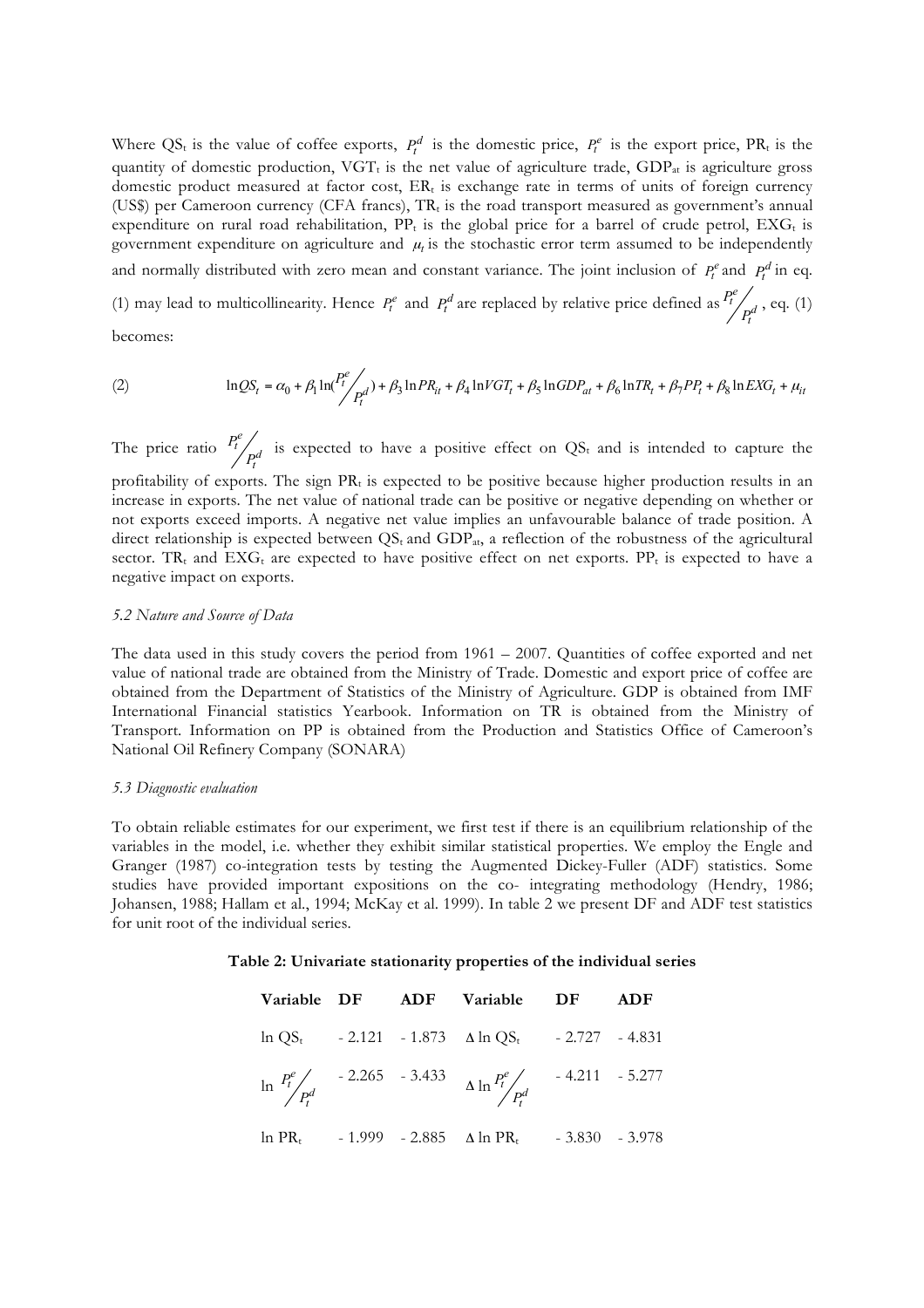|  | $ln \text{ VGT}_t$ - 0.817 - 1.621 $\Delta \ln \text{ VGT}_t$ - 2.924 - 3.156         |  |
|--|---------------------------------------------------------------------------------------|--|
|  | $\ln$ GDP <sub>at</sub> - 1.261 - 2.388 $\Delta$ ln GDP <sub>at</sub> - 2.881 - 3.487 |  |
|  | $\ln TR_t$ - 2.316 - 2.111 $\Delta \ln TR_t$ - 2.007 - 3.531                          |  |
|  | $\ln PP_{t}$ - 1.962 - 2.910 $\Delta \ln PP_{t}$ - 2.893 - 3.891                      |  |
|  | $\ln$ EXG <sub>t</sub> - 1.851 - 2.793 $\Delta$ ln EXG <sub>t</sub> - 2.913 - 3.087   |  |
|  |                                                                                       |  |

*Critical Value for the ADF statistic is -3.46*

For all the variables the null hypothesis that each series is I(1) cannot be rejected as the ADF statistics are below the critical value of -3.46. Thus, the variables are non-stationary in their level form. In the first difference form, however, we can reject the null hypothesis that the variables are  $I(2)$ , except for VGT<sub>t</sub> and EXG<sub>t</sub>. We however proceed to examine the long run equilibrium relationship between coffee supply and relative prices and transport variables using the data in their level form. The estimates presented in table 3 show a positive and significant relationship between coffee exports and  $\frac{P_t}{P_t}$ *e t*  $\frac{P_t^e}{P_t^d}$  , PR<sub>t</sub>, GDP<sub>at</sub>, TR<sub>t</sub> and  $EXG_t$  and an indirect relationship with  $PP_t$ .

| Regressors                | Coefficients     |
|---------------------------|------------------|
| Intercept                 | 2.565(5.300)     |
| $\ln \frac{P_t^e}{P_t^d}$ | 0.139(2.963)     |
| $ln PR_t$                 | 1.056 (2.009)    |
| $ln QGDP_{at}$            | 0.160(3.524)     |
| $ln TR_t$                 | 0.115(3.109)     |
| $ln PP_t$                 | $-0.126(-1.804)$ |
| $ln$ <i>EXG</i>           | 0.420(3.605)     |
| $\varepsilon_{t}$         | $-0.024(-2.099)$ |
| R <sup>2</sup> adj.       | 0.813            |
| DW                        | 1.961            |
| Box-Pierce $\chi^2$       | 3.764            |
| J-B $\chi^2$              | 0.672            |
| $Chow - F$                | 1.59             |

#### **Table 3: Test for Long-run Effects of coffee exports in Cameroon**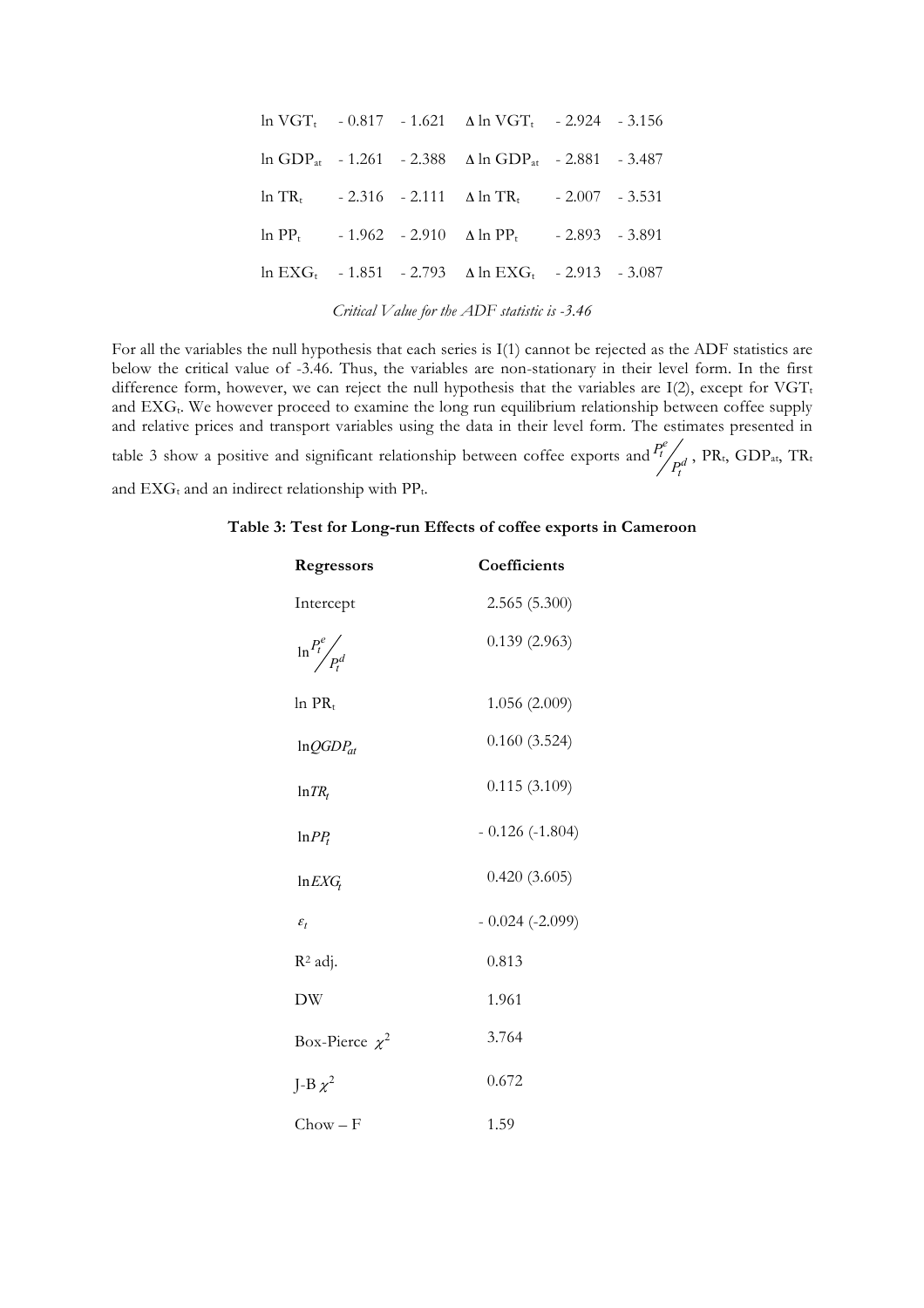*DW is the Durbin-Watson statistic. J-B is the Jarque and Bera statistic with a critical value of 3.71. The critical value for the Box-Pierce statistic is 9.6, while the critical value for the Chow statistic is 2.53.*

We employ the Johansen procedure to test for the existence and number of possible cointegrating vectors. The null hypothesis is that the number of cointegrating vectors is less than or equal to r, where r is 0,1,2,4 or 5. As shown in table 4, we can reject the null hypothesis of zero cointegrating vectors at the 95 percent level. The null hypothesis that r≤1 or r≤2 against the general alternative cannot be rejected. The trace test statistic for r≤2 is 95.178 which is greater than the critical value of 24.31. This means that there exists more than two cointegrating vectors.

#### **Table 4: Johansen test for the number of cointegrating vectors**

| Ho         | Trace test        | Maximum eigenvalue statistic $(\lambda_{\text{max}})$ |             |        |
|------------|-------------------|-------------------------------------------------------|-------------|--------|
|            | statistic         | $H_{\alpha}$                                          | $H_{\rm a}$ |        |
| $r = 0$    | 297.585           | $r = 0$                                               | $r = 1$     | 92.268 |
| $r \leq 1$ | 175.660           | $r = 1$                                               | $r = 2$     | 64.306 |
|            | $r \leq 2$ 95.178 | $r = 2$                                               | $r = 3$     | 39.741 |
|            | $r \leq 3$ 26.232 | $r = 3$                                               | $r = 4$     | 23.169 |
|            | $r \leq 4$ 13.456 | $r = 4$                                               | $r = 5$     | 11.521 |
| $r \leq 5$ | 0.052             | $r = 5$                                               | $r = 0$     | 0.095  |

| Critical values are from Johansen and Juselius, 1990 |  |  |  |  |  |
|------------------------------------------------------|--|--|--|--|--|
|------------------------------------------------------|--|--|--|--|--|

Since some of the data series have a long-run equilibrium relationship we formulate an error correction representation (ECM) to capture the short-run dynamics. Upon differencing the  $VGT_t$  and  $EXG_t$  remain non-stationary and therefore not fit for inclusion in the analysis. In Eq. (3) below, the residuals from the equilibrium co-integrating regression are used as an error-correcting regression (EC<sub>t</sub> lagged one period).

(3) 
$$
\Delta \ln QS_t = \beta_0 + \sum_{i=1}^{n1} \beta_{1i} \Delta \ln QS_{t-i} + \sum_{i=0}^{n2} \beta_{2i} \Delta \ln \left(\frac{P_t^e}{P_t^d}\right) + \sum_{i=0}^{n3} \beta_{3i} \Delta \ln GDP_{at-i} + \sum_{i=0}^{n4} \beta_{5i} \Delta \ln TR_{t-i} + \sum_{i=0}^{n5} \beta_{6i} \Delta \ln PP_t + \delta \mu_{t-1} + \varepsilon_t
$$

The variables are as already defined, and Δ refer to the difference operator. The lagged quantities for cocoa and coffee measure the short-run dynamics, <sup>µ</sup>*t*−<sup>1</sup> is the lagged value of the residuals and is included to measure the long-run equilibrium adjustment with  $\delta$  as the error correction coefficient and  $\varepsilon_t$  is a random error term. Eq. (3) is a dynamic ECM of the short-run behaviour of commodity exports.

## **6. Results and Implications**

Results of the ECM and the diagnostic tests are presented in table 5. The ECM coefficients for coffee export integrate the short-run dynamics in the long-run relationship. Lagged values of coffee exports do not have a significant short-run effect on changes in exports. Changes in exports are determined jointly by export/domestic price ratio, agricultural GDP and foreign exchange. Lagged values of cocoa as substitute crop are tested and dropped since these do not seem to have a significant short-run dynamic effect on changes in coffee exports. In the light of the research objectives, government expenditure on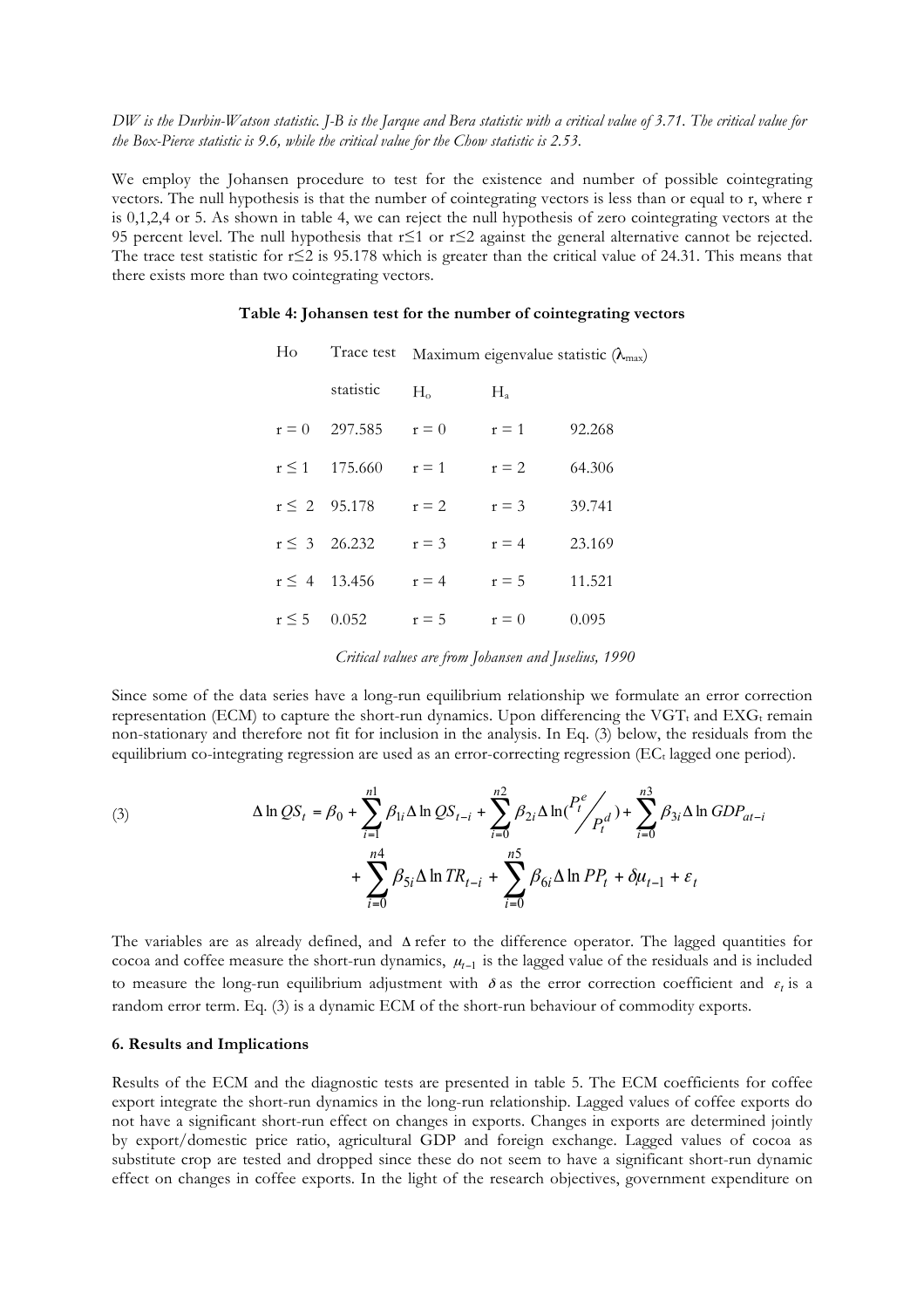road construction/rehabilitation and the world market price for a barrel of crude oil as proxies for trade costs confirm *a priori* expectations.

| Regressor                        | Dependent variables |                                  |                    |  |  |  |
|----------------------------------|---------------------|----------------------------------|--------------------|--|--|--|
|                                  | $\Delta$ ln $QS_t$  | $\Delta$ ln $GDP_{at}$           | $\Delta$ ln $TR_t$ |  |  |  |
| Intercept                        | 2.178 (4.066)       | 3.189(3.278)                     | 1.757(2.877)       |  |  |  |
| $\Delta \ln \frac{P_t^e}{P_t^d}$ | 0.134(2.710)        | 0.013(1.997)                     | 0.009(1.289)       |  |  |  |
| $\Delta$ ln $QS_{t-1}$           | 0.336(2.531)        | 0.012(2.096)                     | 0.064(1.491)       |  |  |  |
| $\Delta$ ln $GDP_{at-1}$         | 0.086(3.011)        | 0.213(4.320)                     | 0.118(2.832)       |  |  |  |
| $\Delta$ ln $TR_{t-1}$           | 0.184(3.268)        | 0.108(2.374)                     | 0.216(2.176)       |  |  |  |
| $\Delta$ ln $PP_{t-1}$           |                     | $-0.142(-1.759) - 0.046(-1.698)$ | $-0.037(-1.759)$   |  |  |  |
| $\mu_{t-1}$                      |                     | $-0.117(-2.145) - 0.078(-1.867)$ | $-0.053(-1.989)$   |  |  |  |
| $R^2$ adj.                       | 0.639               | 0.537                            | 0.487              |  |  |  |
| $\rm{DW}$                        | 1.757               | 1.863                            | 1.689              |  |  |  |
| Box-Pierce $\chi^2$              | 3.495               | 3.996                            | 2.897              |  |  |  |
| J-B $\chi^2$                     | 0.647               | 0.838                            | 0.915              |  |  |  |
| $Chow - F$                       | 1.59                | 1.75                             | 2.69               |  |  |  |

**Table 5: Error Correction model regressions for coffee exports in Cameroon**

*DW is the Durbin-Watson statistic. J-B is the Jarque and Bera statistic with a critical value of 3.89. The critical value for the Box-Pierce statistic is 13.5, while the critical value for the Chow statistic is 2.65.*

Given that the regressants are cast in the first difference, the empirical results indicate a satisfactory statistical fit as judged by the adjusted R2. The Box-Pierce statistic for residual autocorrelation does not reject the null hypothesis of no autocorrelation in the residual. According to the JB test, heteroscedasticity does not pose a problem in the relationship. These test statistics do not reject the hypothesis that the estimated equation posesa normal distribution. The relation does not fail the Chow (1960) test for structural stability following the removal of subsidies in 1990; hence the relationship is structurally stable.

Whilst acknowledging that coffee trade may depend on existing competition policies, enhanced access to credit, better education and health, and low marketing or intermediation costs, however, it is plausible that trade costs prevent the full realisation of the gains from trade. The caveat from the study is therefore that road infrastructure and fuel price, and hence transport is important, thus indicating that liberalisation alone cannot improve coffee trade. This reinforces the importance of providing public goods, in addition to price policies, to bring about a sustained agricultural supply response (Schiff and Montenegro 1997). In a developing country such as Cameroon, these costs can also wither the poverty alleviation role of export opportunities.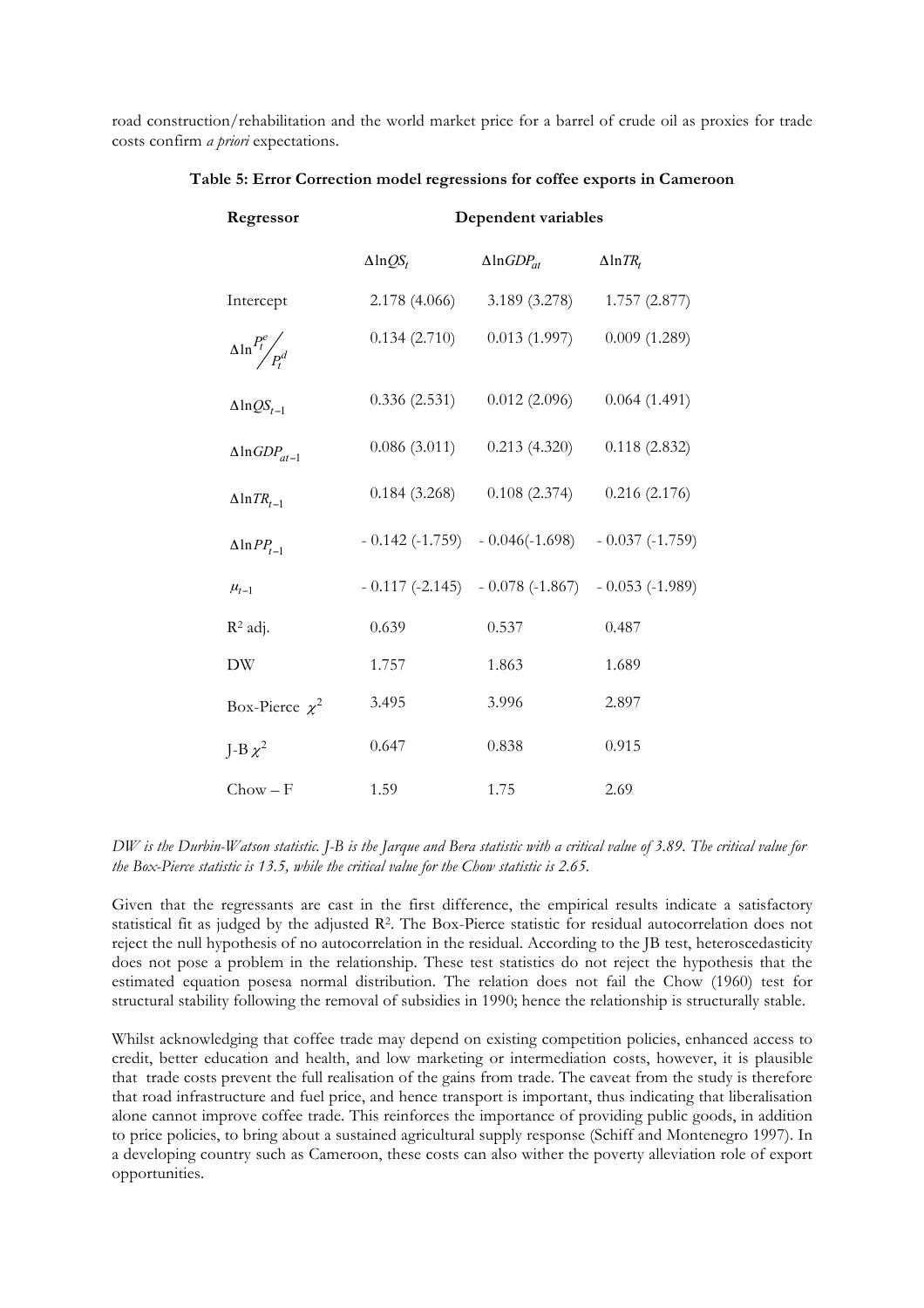## **7. Concluding remarks**

Over the last 15years Cameroon has embarked on liberalisation that is significantly opening the economy, shifting from a highly regulated and centralized to a more market-based and liberal economic paradigm. Cameroon's policy reforms aimed at building a sound macroeconomic environment that would stimulate domestic and foreign investment and enhance productivity, while reducing the role of the state in production. No other sector is embracing these reforms as the export crop sector. The reform programs were designed to reduce the bias against the sector as a means to reduce poverty and increase economic growth. While the rural economy continues to be highly dependent on cash crops, producers' participation in markets for input as well as output is significantly impacted by the extent of trade facilitation. Road infrastructure and the costs are significantly important, and co-integrate with other factors such as export price and exchange rate to influence returns from coffee exports.

### **References**

Amjadi, Yeats, 1999, "Have Transport Costs Contributed to the Relative Decline of Sub-Saharan African Exports?" *World Bank Policy Research Working Paper Series*, 1559, The World Bank, Washington DC.

Balat, B. and Porto, G.G. (2008), "Realizing the gains from trade: export crops, marketing costs, and poverty", *World Bank Policy Research Paper,* 4488, The World Bank, Washington DC.

Banerjee, A., J. Dolado, J. Glabraith and D. Hendry (1993), *Co-integration, Error Correction and the Econometric Analysis of Non-Stationary Data*, Oxford: Oxford University Press.

Benhin, J.K.A and Barbier, E.B., 1999. "Case Study Analysis of The Effects of Structural Adjustment on Agriculture and on Forest Cover in Cameroon." Final Report for The Center For International Forestry Research (CIFOR) and The Central African Regional Program For The Environment (CARPE), Environment Department, University of York, UK

Box, G.E.P. and Pierce, D.A., 1970. Distribution of residual autocorrelations in autoregressive integrated moving average time series models. *Journal of American Statistical Association,* 65, 1509-1526

Buys, P., Deichmann U. and Wheeler, D., 2006, "Road Network Upgrading and Overland Trade Expansion in Sub-Saharan Africa". *World Bank Policy Research Working Paper* No. 4097, The World Bank, Washington DC.

Chow, G.C., 1960. Tests of equality between sets of coefficients in two linear regressions. *Econometrica* 59,  $591 - 605$ .

Engle, R.F and Granger, C.W.J, 1987. Cointegration and error correction: Representation, estimation and testing. *Econometrica*, 55: 251 - 276

Gilbert, C.L., Tollens, E., Nchare, A., Kamajou, F., Essomba A.S. and Fankam, H., 1999. "Impacts of Economic Liberalisation in Cameroon's Coffee and Cocoa sub-Sectors." *Final Report for the European Commission Delegation*, Department of Finance, Free University of Amsterdam.

Hallam, D., Machado, F. and Rapsomanikis, G., 1994. Cointegration analysis and the determinants of land prices. *Journal of Agricultural Economics*, 45 (1): 29-37

Helble, M., Shepherd, B. and Wilson, J.S., 2007, *Transparency and Trade Facilitation in the Asia Pacific: Estimating the Gains from Reform*, Washington, D.C.: The World Bank, Washington DC